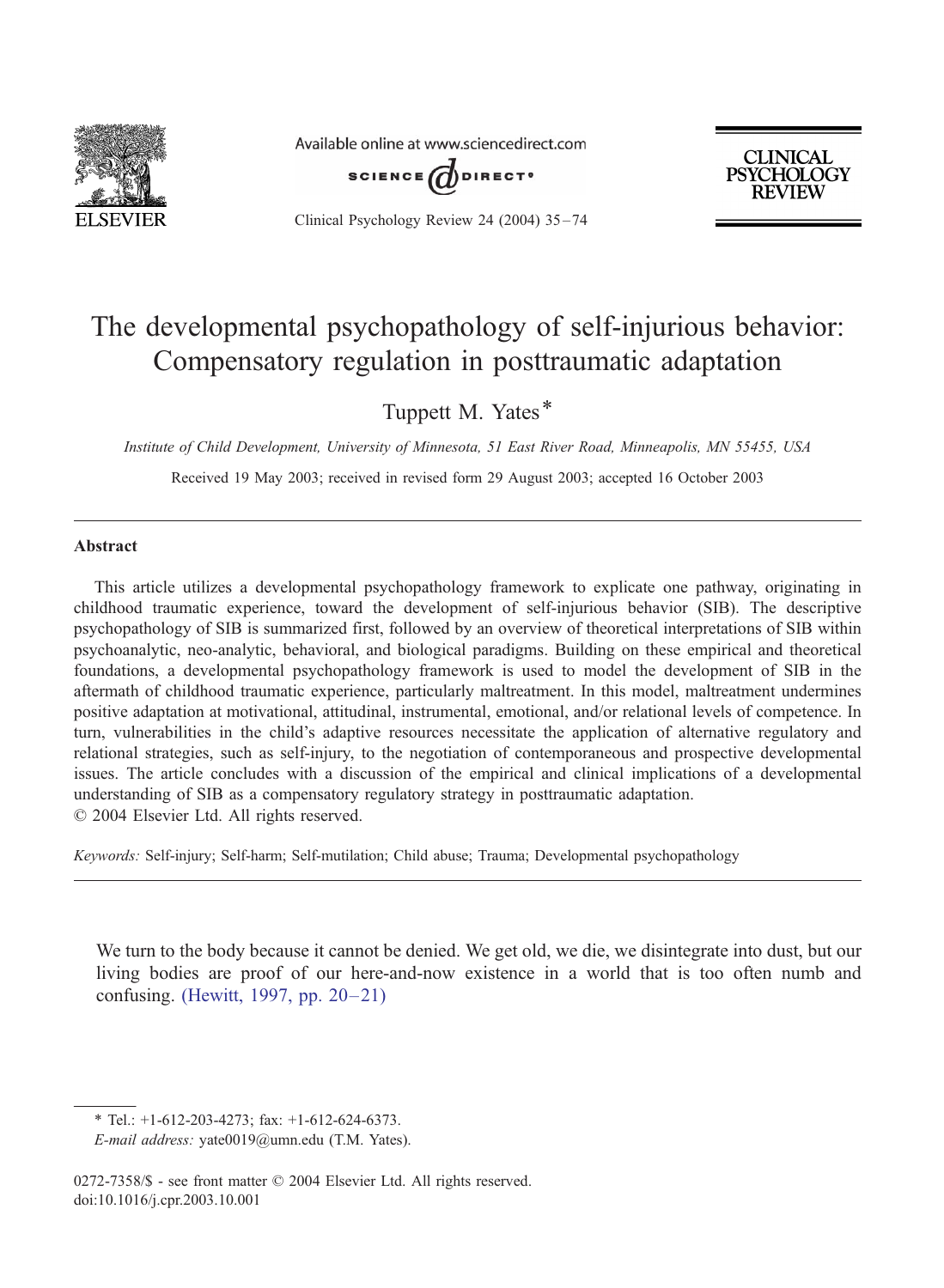#### 1. Introduction

There is a significant and growing body of empirical research on self-injurious behavior (SIB; see [Feldman, 1988; Lester, 1972; Winchel & Stanley, 1991,](#page--1-0) for reviews). To date, however, the literature on SIB remains predominantly descriptive. There is a pressing need for a unifying theoretical framework to organize the extant data on SIB and to guide future research.Developmental psychopathology provides a conceptual framework for understanding SIB. In particular, the organizational theory of development [\(Cicchetti & Schneider-Rosen, 1986; Cicchetti & Sroufe,](#page--1-0) 1978; Sroufe, 1990b; Sroufe & Rutter, 1984) can contribute to a developmental understanding of the widely observed association between childhood trauma and SIB. Although self-injury manifests itself across an array of populations and a broad continuum of behaviors, the relation between childhood trauma and self-injury is particularly robust [\(Low, Jones, MacLeod, Power, & Duggan,](#page--1-0) 2000; van der Kolk, Perry, & Herman, 1991; Wiederman, Sansone, & Sansone, 1999).

This article reviews the empirical and theoretical literature on self-injury and introduces a developmental psychopathology model of SIB in the aftermath of childhood traumatic experience, particularly maltreatment. Section 2 provides an overview of the varied contexts within which SIB occurs and of issues pertaining to the classification and definition of pathological SIB. Section 3 reviews epidemiological and empirical research on the descriptive psychopathology of SIB. Section 4 summarizes diverse theoretical interpretations of SIB within psychoanalytic, neo-analytic, behavioral, and biological paradigms. Section 5 provides an overview of the developmental psychopathology perspective, as conceptualized within the organizational theory of development.

Section 6 explicates the role of childhood trauma in development with respect to its negative impact on multiple levels of competence (i.e., motivational, attitudinal, instrumental, emotional, and relational; see [Sroufe, Egeland, & Carlson, 1999,](#page--1-0) for discussion). A developmental model clarifies how childhood traumatic experiences can instantiate vulnerabilities across core aspects of adaptive functioning. In turn, these vulnerabilities in adaptive resources predispose the individual to turn toward self-injury as a compensatory regulatory and relational strategy that enables the negotiation of future developmental issues. The article concludes with a discussion of empirical and clinical implications of a developmental psychopathology perspective on SIB to inform future research and intervention efforts.

### 2. Classification and definition

[Favazza \(1987/1996\)](#page--1-0) was among the first scholars to articulate a meaningful distinction between SIB occurring in a ritualized or group context and pathological SIB. Rituals involving SIB (e.g., adolescent rites of passage) maintain the stability of the community and its social order. Although the modern body modifier engages in SIB (e.g., piercing, tattooing, branding) to mark her/himself as different from the mainstream culture [\(Myers, 1992; Sanders, 1989; Vale & Juno, 1989\),](#page--1-0) modern body modifications, like ritualized self-injuries, are usually planned, decorative, and socially contextualized in a way that pathological SIB is not [\(Hewitt, 1997\).](#page--1-0) The major difference between ritualized or group body modifications and pathological self-injury is the sociocultural and intraspsychic context: ''one is a shared act of pride [or defiance]; the other a secretive act steeped in shame'' [\(Gasperoni, 1998, p. 78\).](#page--1-0)